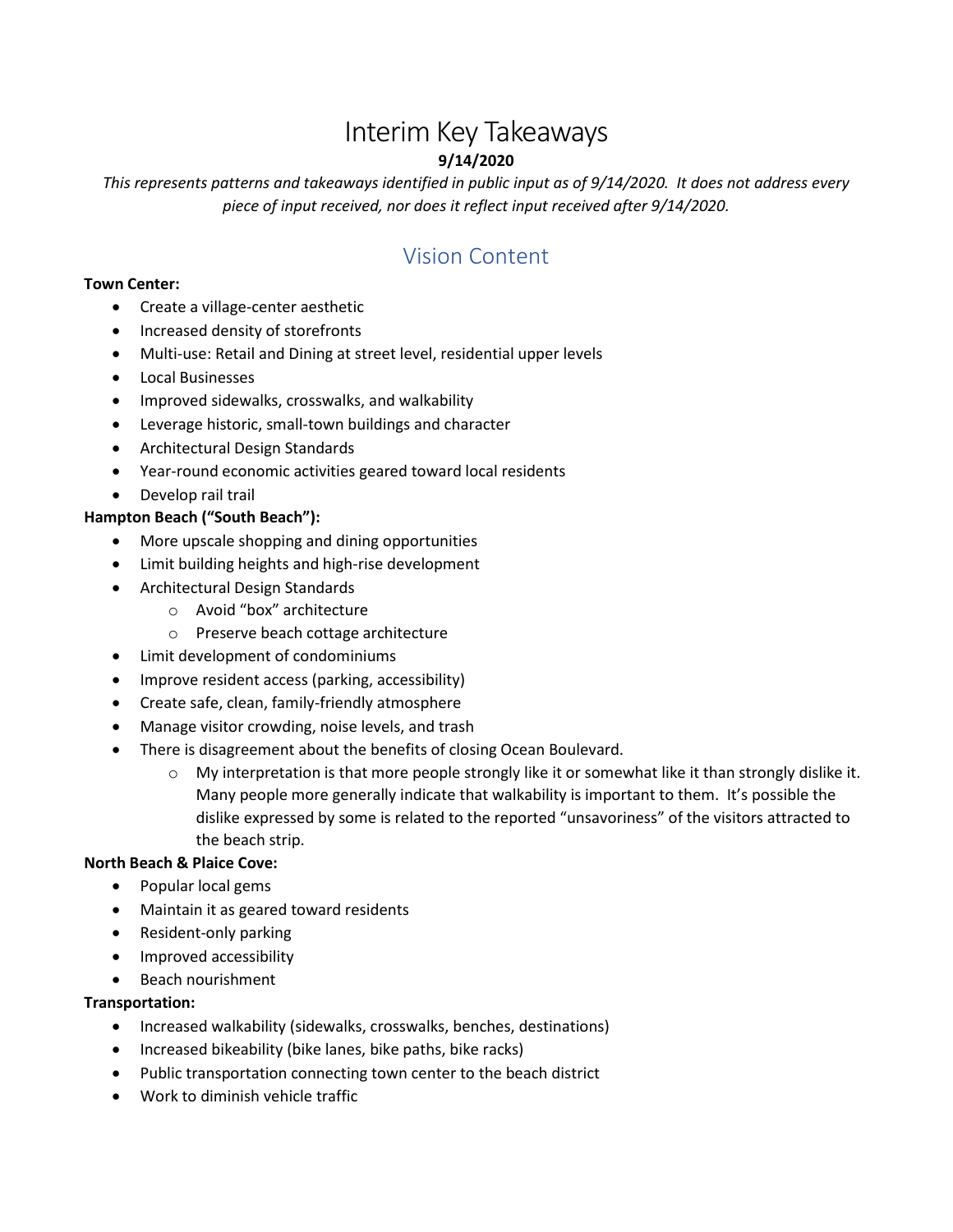#### **Economy:**

- Support local small businesses, discourage chain stores
- Support strong local service economy ("you can get what you need locally")
- More employment opportunities
- Year-round economy (reduce reliance on tourism)
- Balance growth; residents are not interested in rapid growth
- Taxes are too high
- Cost of living is high

#### **Community:**

- People love the community and its people
- Maintain small-town feel
	- o Slow pace
	- o People know one another
- Conservation of green space / open space
- Parks
- Create community spaces
	- o Senior Center
	- o Town Green
- Community art installations
- Family friendly, safe

## **Municipal Services:**

- Recreation department does great work
- Education system is great
- Road infrastructure needs to be improved
- Install high speed internet

## **Other Observations:**

- Concern about substance abuse (seems to mostly be in the Hampton Beach Strip area)
- Resident vs Visitor Sentiment
	- o Residents express feeling disempowered by focus on visitor populations
	- o There is a lot of concern about "unsavory" visitors attracted by "low-class" retail in Hampton Beach. Concern about noise, fireworks, trash, bringing in drugs, danger, etc.
- Town-wide cohesion and consistency
	- o Connect town center to the beach
	- o Implement design standards/guidelines for new construction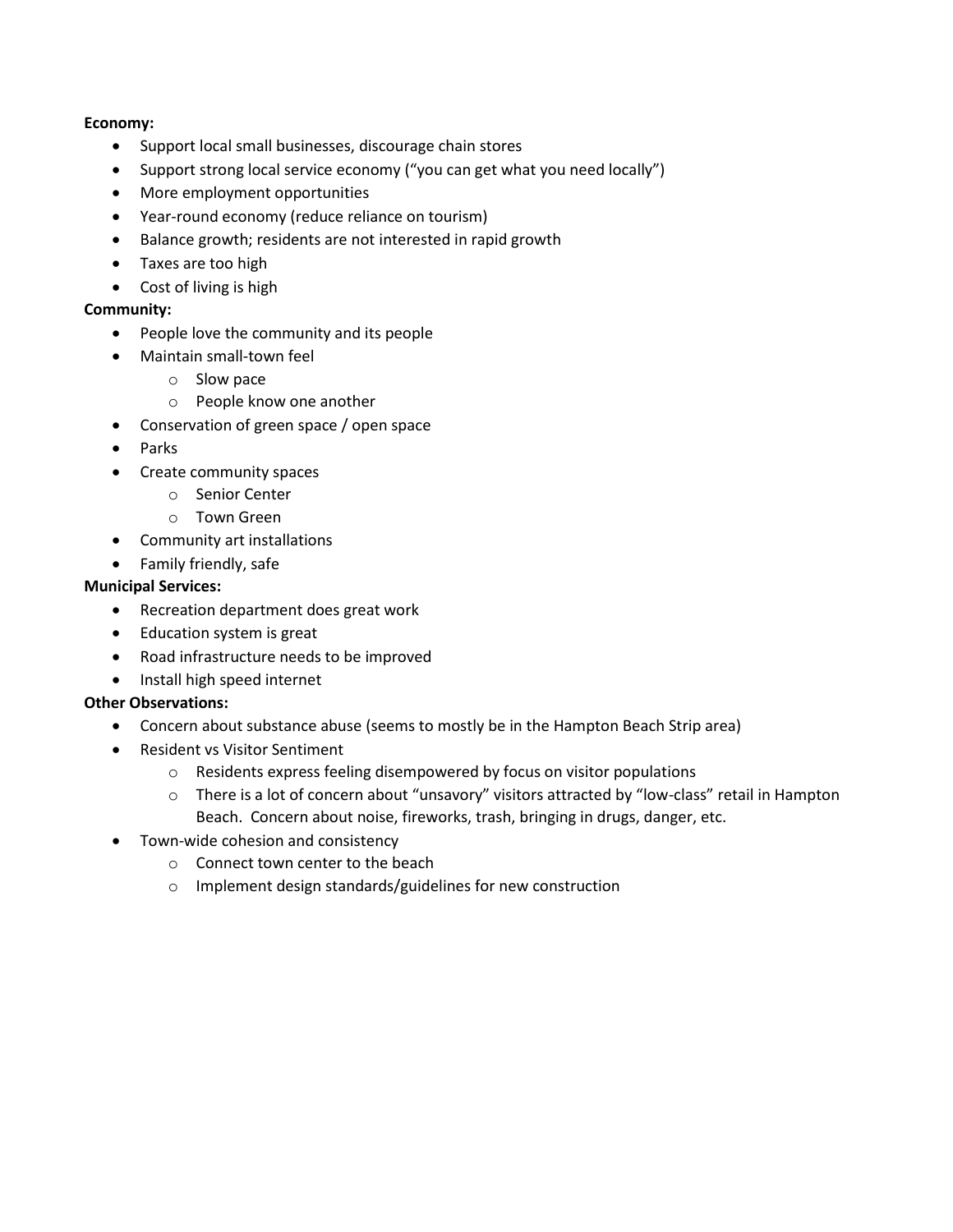## Coastal Content

#### **Resilience Project Priorities**

- Long Lasting
- Supports Habitats and Ecosystems
- Unobtrusive or Visually Appealing

#### **What Hampton can Do:**

- Secure funding to implement coastal resilience actions.
- Enact and enforce regulations, codes, and ordinances.
- Make it easier for, or provide incentives to, residents and businesses undertaking resilience projects.

#### **Specific Projects:**

- Nourish Dunes and Beaches
- Improve Drainage Systems
- **•** Strengthen Coastal Utility Infrastructure
- Toughen Regulations on Construction in Risk Areas
- Limit Development
- Conservation and Preservation of Beaches, Dunes, and Marshland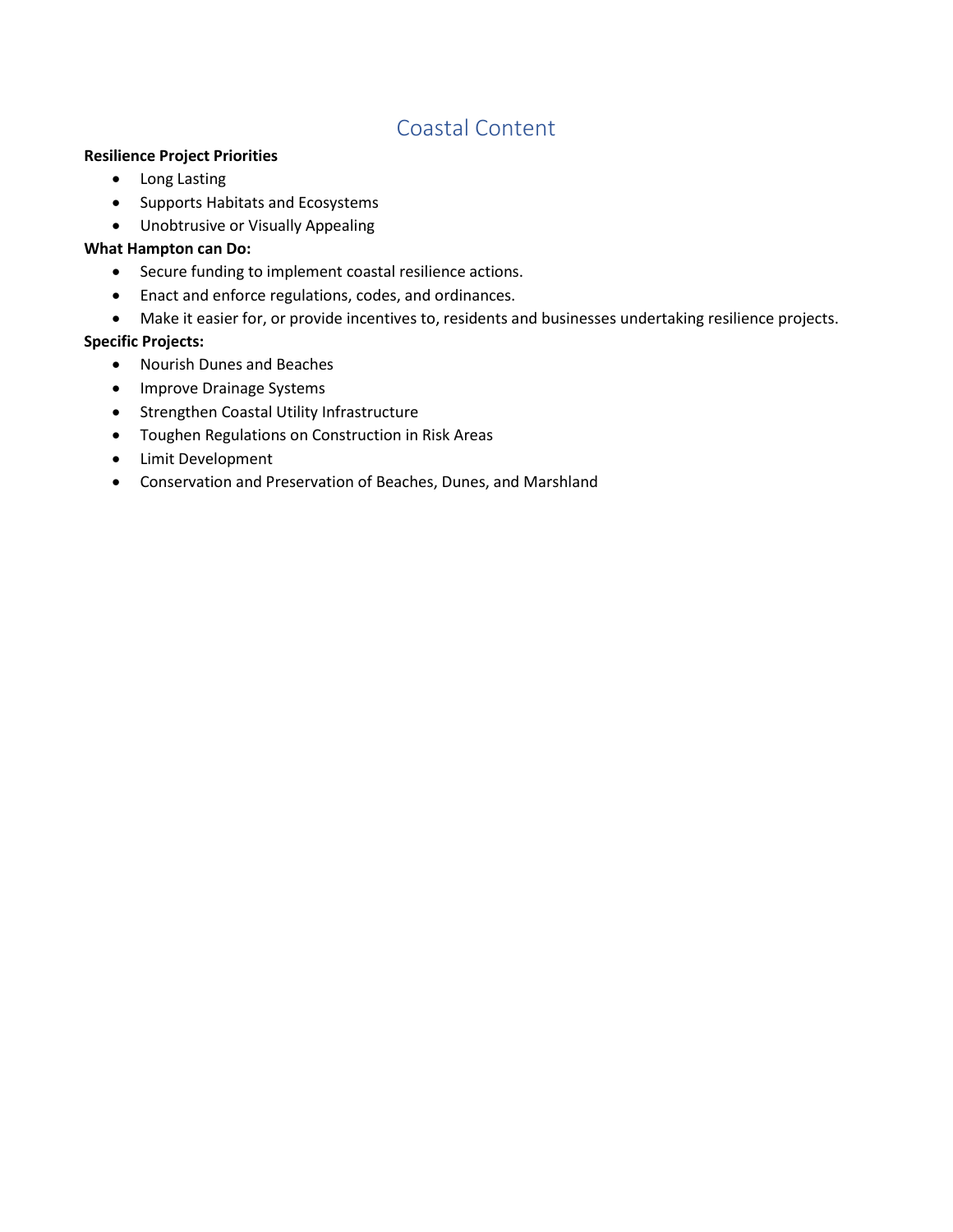## **Draft Vision**

## *9/14/2020*

*NOTE: this is a draft document based on input received through public participation efforts as of 9/14/2020. It does not represent a comprehensive review of Vision content needs for the Town of Hampton.*

#### **Resilient Development**

A coastal-resiliency focused development strategy will limit development in existing and projected hazard zones, incentivize retrofitting of the existing properties in hazard zones to better withstand coastal hazards such as flooding and high winds, prioritize protection of critical facilities and infrastructure to support emergency evacuation and response, redirect future development to inland locations at lower risk, and enable and support property buyouts, managed retreat, and creation of open space.

#### **Resilient Housing Stock**

Harmonizing preservation of historic New England construction and architectural styles with improved coastal resiliency of structures by developing resiliency design standards/guidelines for coastal areas of Town. Prioritizing maintenance, rehabilitation, and renovation of the Town's existing housing stock by incentivizing and facilitating private-property flood mitigation strategies that reduce flood insurance premiums and increase property values, thereby prolonging the lifespan of these properties, enabling sales to new owners, and reducing the need for property owners to sell to condominium developers.

#### **Resilient Economy**

Increasing the resiliency of the local economy by encouraging economic diversity; supporting the local business ecosystem; expanding business development in the Town Center, along the Route 1 Corridor, and in other areas outside of current and projected future coastal hazard zones; and fostering a robust year-round economy that provides jobs and services with less dependence on the seasonal tourist population.

## **Resilient Community**

Connecting Hampton's beach community and coastal tourism centers with the Town Center and inland areas through bike-paths, sidewalks, public transit, and way-stops to increase travel between the two primary economic centers, and to improve the accessibility of recreational and natural coastal resources from the rest of town. Over the long term, this will encourage development in, and migration to, the Town's inland areas as sea level rise and shoreline change limit development and living opportunities on the coast. This will cause cobenefits of reducing vehicular traffic and fossil fuel use while increasing positive public health outcomes.